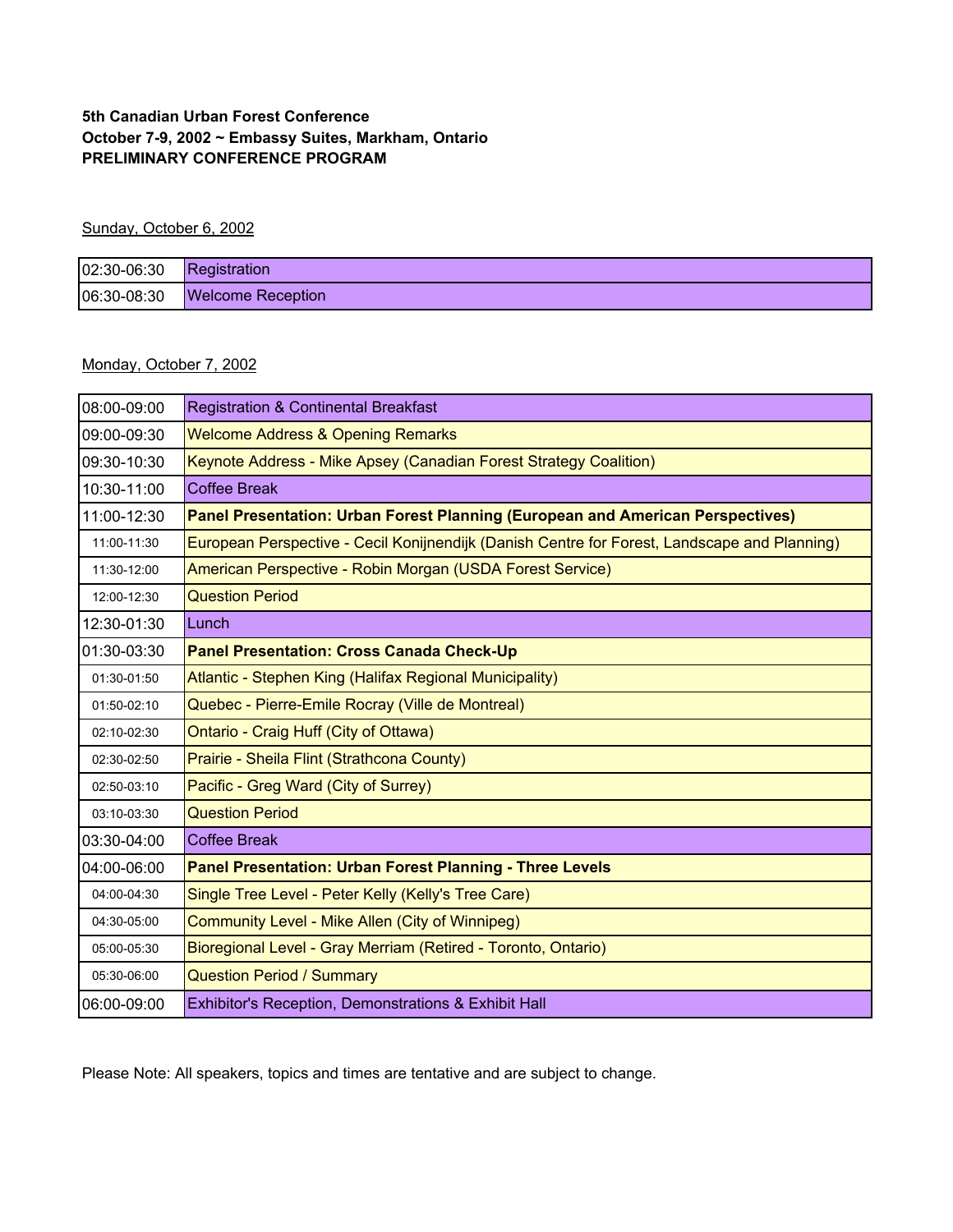## Tuesday, October 8, 2002

| 07:30-08:30 | <b>Continental Breakfast</b>                                                                 |                                                                                              |                                                 |                                                        |                                                      |                                                                        |                                                              |
|-------------|----------------------------------------------------------------------------------------------|----------------------------------------------------------------------------------------------|-------------------------------------------------|--------------------------------------------------------|------------------------------------------------------|------------------------------------------------------------------------|--------------------------------------------------------------|
| 07:30-06:00 | <b>Exhibit Hall</b>                                                                          |                                                                                              |                                                 |                                                        |                                                      |                                                                        |                                                              |
| 08:30-09:00 | Introduction to the Canadian Forest Strategy - Mike Apsey (Cdn Forest Strategy Coalition)    |                                                                                              |                                                 |                                                        |                                                      |                                                                        |                                                              |
| 09:00-09:15 | Introduction to Workshops - Andy Kenney (University of Toronto)                              |                                                                                              |                                                 |                                                        |                                                      |                                                                        |                                                              |
| 09:30-10:30 | <b>Workshop A</b><br>Research                                                                | <b>Workshop B</b><br>Professional<br><b>Development</b>                                      | <b>Workshop C</b><br>Community<br><b>Action</b> | <b>Workshop D</b><br>Criteria and<br><b>Indicators</b> | <b>Workshop E</b><br>Interdiscipl'y<br>Relationships | <b>Workshop F</b><br>Legislation,<br>Regulat'n &<br><b>Bureaucracy</b> | <b>Workshop G</b><br>Smart Growth /<br><b>Infrastructure</b> |
| 10:30-11:00 | <b>Coffee Break</b>                                                                          |                                                                                              |                                                 |                                                        |                                                      |                                                                        |                                                              |
| 11:00-12:00 | <b>Workshop A</b><br>(cont)                                                                  | <b>Workshop B</b><br>(cont)                                                                  | <b>Workshop C</b><br>(cont)                     | <b>Workshop D</b><br>(cont)                            | <b>Workshop E</b><br>(cont)                          | <b>Workshop F</b><br>(cont)                                            | <b>Workshop G</b><br>(cont)                                  |
| 12:00-01:00 | Lunch                                                                                        |                                                                                              |                                                 |                                                        |                                                      |                                                                        |                                                              |
| 01:00-01:30 |                                                                                              | Can We Afford Green Cities? - Pepper Provenzano (TreeLink)                                   |                                                 |                                                        |                                                      |                                                                        |                                                              |
| 01:30-02:00 |                                                                                              | Our Heritage of Community Trees - Henry Gerhold (Penn State School of Forest Resources)      |                                                 |                                                        |                                                      |                                                                        |                                                              |
| 02:00-02:30 |                                                                                              | Importance of the U.F. in Exotic Pest Surveillance - Rob Favrin (Cdn Food Inspection Agency) |                                                 |                                                        |                                                      |                                                                        |                                                              |
| 02:30-03:00 | <b>Coffee Break</b>                                                                          |                                                                                              |                                                 |                                                        |                                                      |                                                                        |                                                              |
| 03:00-04:30 | <b>Reports from Workshops</b>                                                                |                                                                                              |                                                 |                                                        |                                                      |                                                                        |                                                              |
| 04:30-05:15 | Ancient Trees: Lessons from Remnants of Europe's Living Cultural Heritage - Ted Green (U.K.) |                                                                                              |                                                 |                                                        |                                                      |                                                                        |                                                              |
| 06:30-07:30 | Reception                                                                                    |                                                                                              |                                                 |                                                        |                                                      |                                                                        |                                                              |
| 07:30-10:00 | Banquet, WHC Awards, Entertainment (Second City Improv - Toronto Troupe)                     |                                                                                              |                                                 |                                                        |                                                      |                                                                        |                                                              |